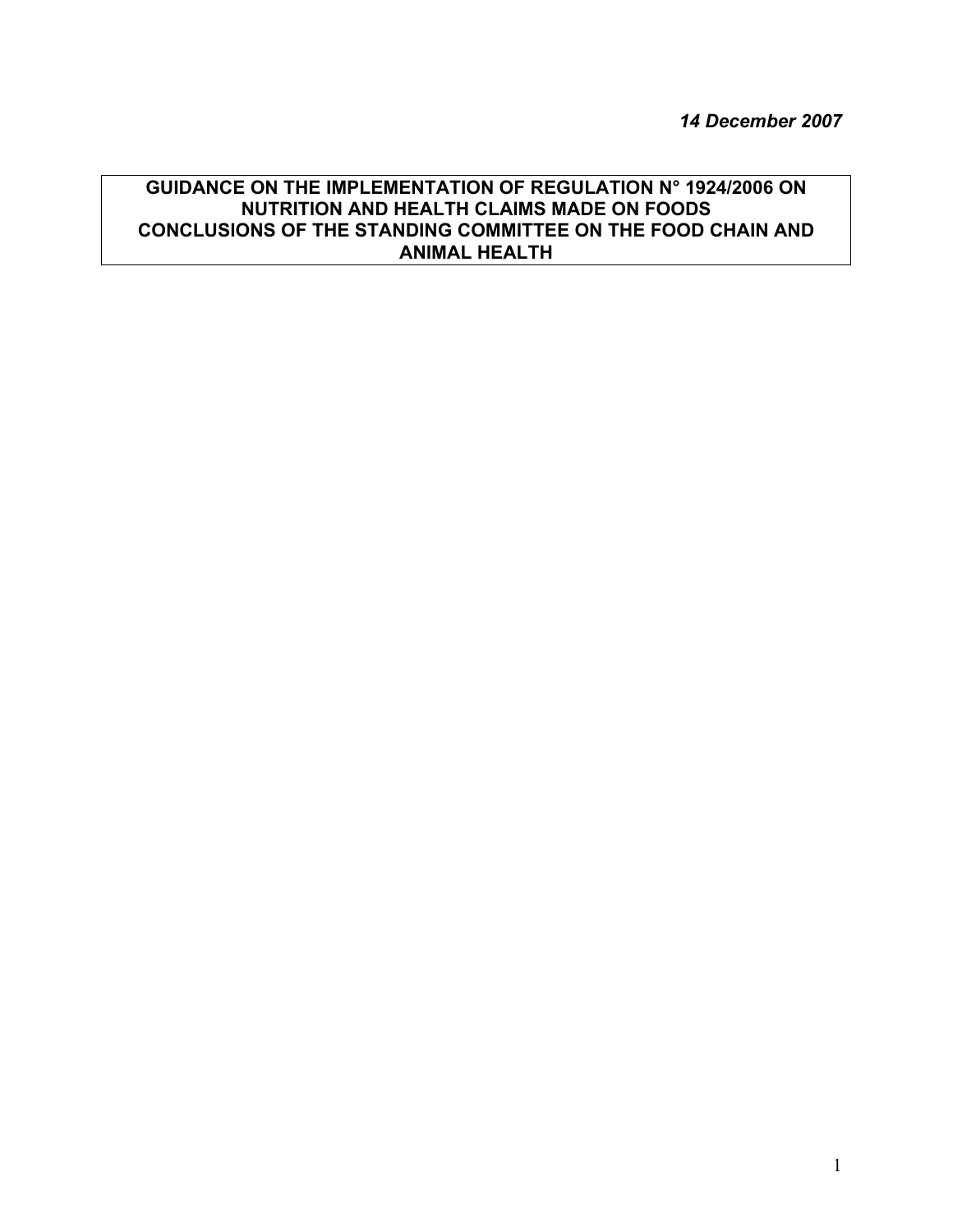# **Table of content**

| <b>I. INTERACTION WITH OTHER COMMUNITY LEGISLATION </b> 4                                                                                                                |    |
|--------------------------------------------------------------------------------------------------------------------------------------------------------------------------|----|
| I.1. Interaction with Community provisions laid down in Directive 89/398/EEC and<br>Directives adopted relating to foodstuffs for particular nutritional uses (PARNUTS)4 |    |
|                                                                                                                                                                          |    |
|                                                                                                                                                                          |    |
|                                                                                                                                                                          |    |
|                                                                                                                                                                          |    |
|                                                                                                                                                                          |    |
|                                                                                                                                                                          |    |
|                                                                                                                                                                          |    |
|                                                                                                                                                                          |    |
|                                                                                                                                                                          |    |
| II.2.4. Indication of the difference in the quantity of a nutrient and/or the energy value                                                                               |    |
|                                                                                                                                                                          |    |
|                                                                                                                                                                          |    |
|                                                                                                                                                                          |    |
|                                                                                                                                                                          |    |
| III.2.1 Borderline cases between "function claims" and "reduction of disease risk                                                                                        |    |
|                                                                                                                                                                          | 13 |
| III.2.2 Borderline between claims referring to children's development and health and                                                                                     |    |
|                                                                                                                                                                          |    |
|                                                                                                                                                                          |    |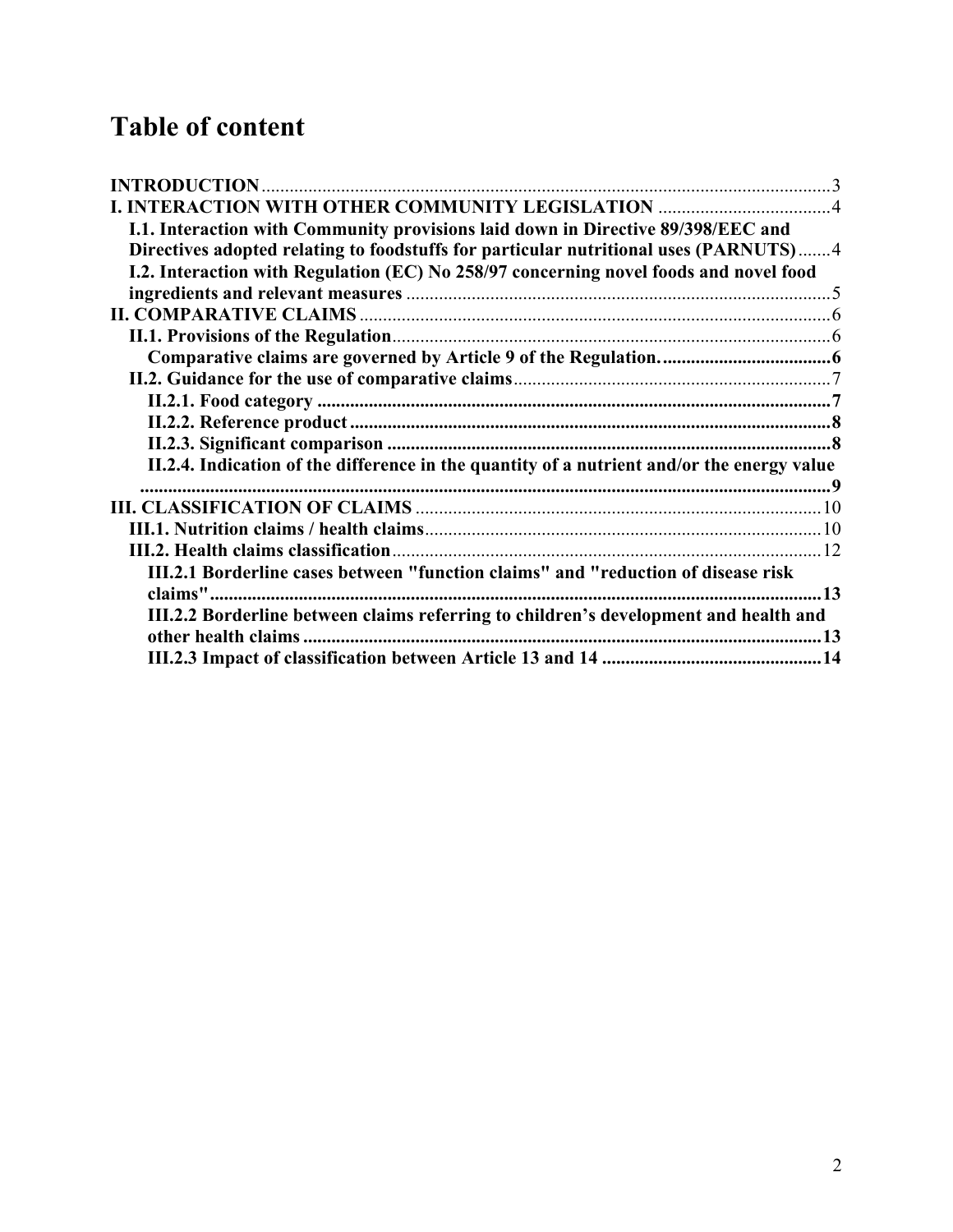# **INTRODUCTION**

Regulation (EC)  $N^{\circ}$  1924/2006<sup>\*</sup> of the European Parliament and of the Council on nutrition and health claims made on foods (hereafter "the Regulation") was adopted on 20 December 2006. This Regulation lays down harmonised rules for the use of nutrition and health claims and contributes to a high level of consumer protection. It ensures that any claim made on a food label in the EU is clear, accurate and substantiated, enabling consumers to make informed and meaningful choices. The Regulation also aims to ensure fair competition and promote and protect innovation in the area of food.

Following an informal working practice, the Commission's Health and Consumer protection Directorate General has set up a Working Group with experts from Member States in order to examine a series of issues concerning the implementation of the Regulation, notably on the classification of claims.

The Standing Committee on the Food Chain and Animal Health has approved the following conclusions at its meeting on the 14 December 2007.

The present document aims to assist the interested stakeholders to better understand and to apply correctly and in a uniform way the Regulation. However, this document has no formal legal status and in the event of a dispute, ultimate responsibility for the interpretation of the law lies with the Court of Justice.

 \* OJ L 12, 18.1.2007, p. 3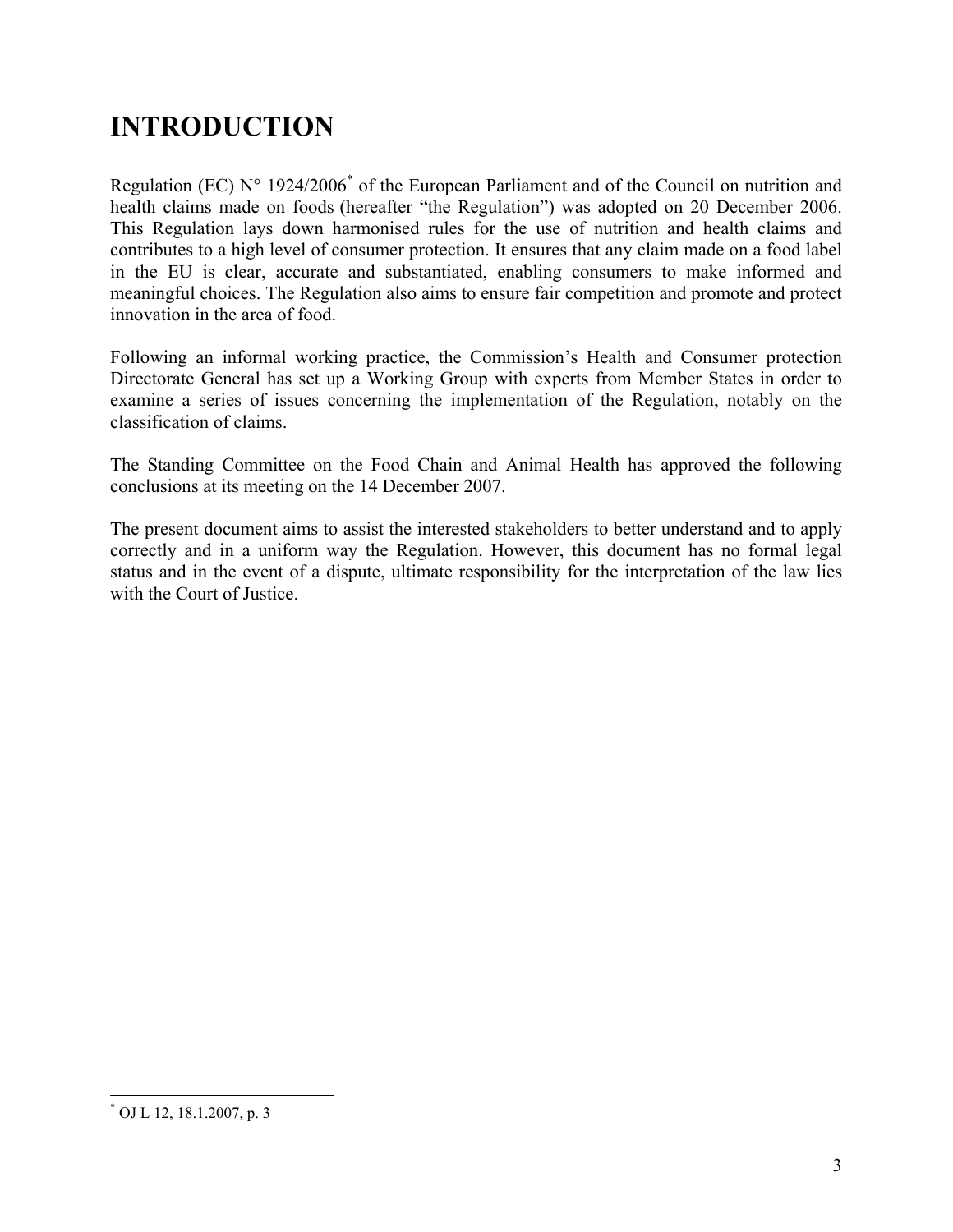# **I. INTERACTION WITH OTHER COMMUNITY LEGISLATION**

Regulation (EC)  $N^{\circ}$  1924/2006 applies to the use of claims, which in accordance with the definition provided for claims in the Regulation is "any message or representation, which is not mandatory under Community or national legislation […]." Consequently, claims i.e. messages made on a voluntary basis, should be distinguished from the mandatory labelling indications that are required by other Community or national legislation.

# **I.1. Interaction with Community provisions laid down in Directive 89/398/EEC and Directives adopted relating to foodstuffs for particular nutritional uses (PARNUTS)**

Article 1 (5) of the Regulation states that it shall apply without prejudice to the Community provisions laid down in, inter alia, Directive 89/398/EEC and specific Directives adopted relating to foodstuffs for particular nutritional uses (PARNUTS).

Directive 89/398/EEC includes a general provision that the labelling of foods for particular nutritional uses should describe the particular nutritional characteristics of the products. In addition, the specific Directive2006/141/EC on infant formulae and follow-on formulae and amending Directive 1999/21/EC provide specific rules for nutrition and health claims made on infant formulae. **The only permitted claims for infant formulae are listed in Annex IV of Directive 2006/141/EC** and should be made in accordance with the conditions set out therein. In accordance with the third subparagraph of Article 4(1) of Directive 89/398/EEC, modification of that list of nutrition and health claims shall be adopted by Comitology, when necessary, after consultation of the European Food Safety authority (EFSA).

As no similar provision is laid down for **follow-on formulae, nutrition and health claims made on such products are governed by Regulation (EC) N°1924/2006**. The other foodstuffs governed by PARNUTS Directives adopted on the basis of Directive 89/398/EEC, notably **processed cereal-based foods and baby foods for infants and young children (Commission Directive 2006/125/EC), may bear claims authorised on the basis of Regulation 1924/2006**, as these Directives do not include specific provisions on the use of nutrition and health claims.

Mandatory elements in the labelling, the presentation or the advertising of foods for special dietary uses required by Directive 89/398/EEC or by the specific PARNUTS Directives adopted on the basis of Directive 89/398/EEC, to describe the particular nutritional characteristics of these foods or the purpose for which they are intended are of course outside the scope of Regulation 1924/2006.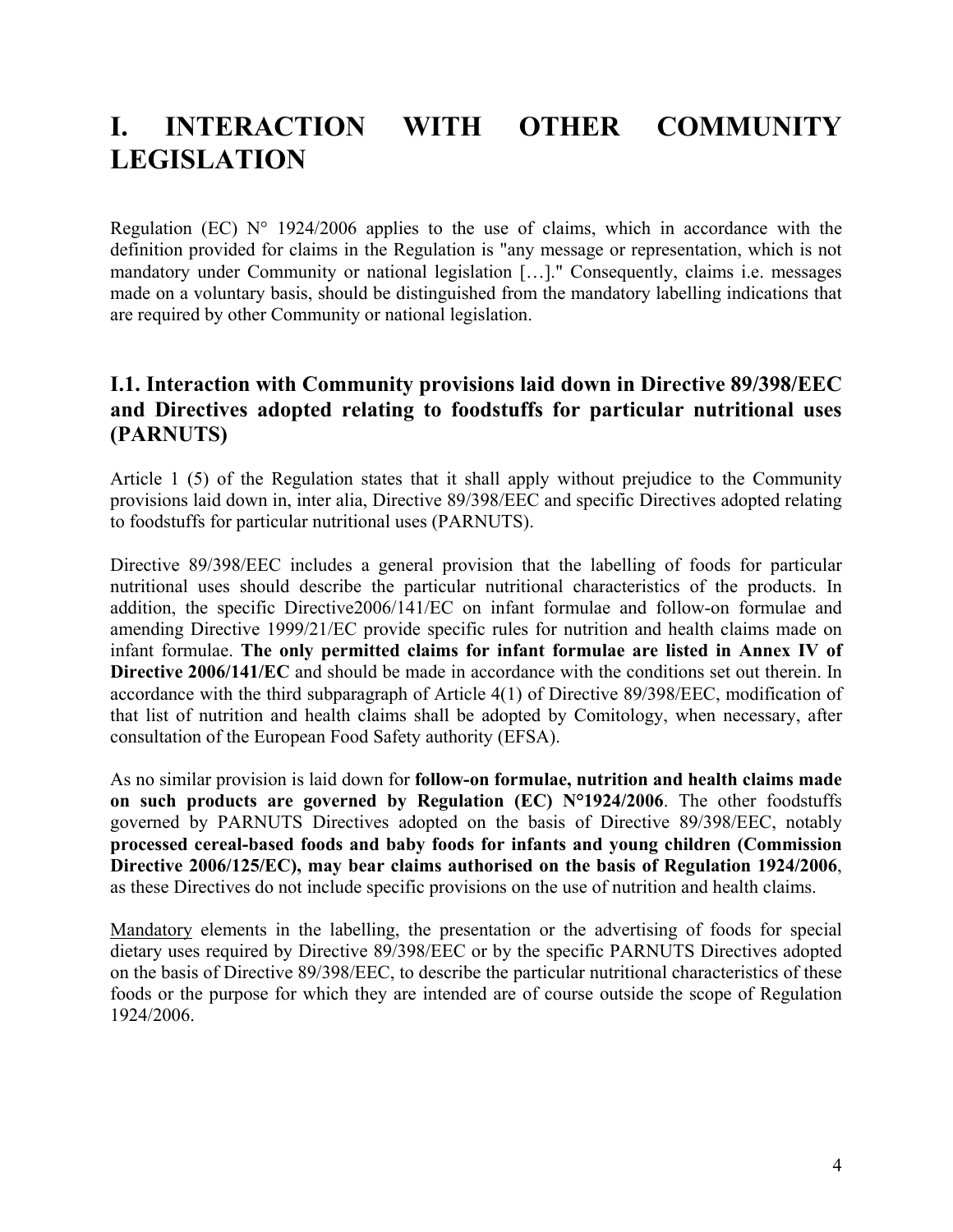## **I.2. Interaction with Regulation (EC) No 258/97 concerning novel foods and novel food ingredients and relevant measures**

Regulation (EC) N° 258/97 defines novel foods as "*foods and food ingredients that have not been used for human consumption to a significant degree within the Community before 15 May 1997*". Regulation (EC) N° 258/97 lays out detailed rules for the authorisation of novel foods and novel food ingredients.

Request for authorisation of novel foods shall be submitted through Regulation (EC) No 258/97. Any request for a claim relating to a novel food for which a request for authorisation has been submitted shall be made separately and in accordance with the provisions of Regulation (EC)  $N^{\circ}$ 1924/2006 on claims.

Regulation (EC)  $N^{\circ}$  258/97 also provides the possibility for mandatory labelling associated with novel foods or novel food ingredients. However, as stated in section I, mandatory statements required by Community law shall not be considered as claims and are not in the scope of the Regulation, which covers only claims made on a voluntary basis. For example, the statements on cholesterol for products containing phytosterols, phytostanols, or their esters required by Commission Regulation (EC) No. 608/2004 concerning the labelling of foods and food ingredients with such added compounds are not under the scope of Regulation (EC) 1924/2006.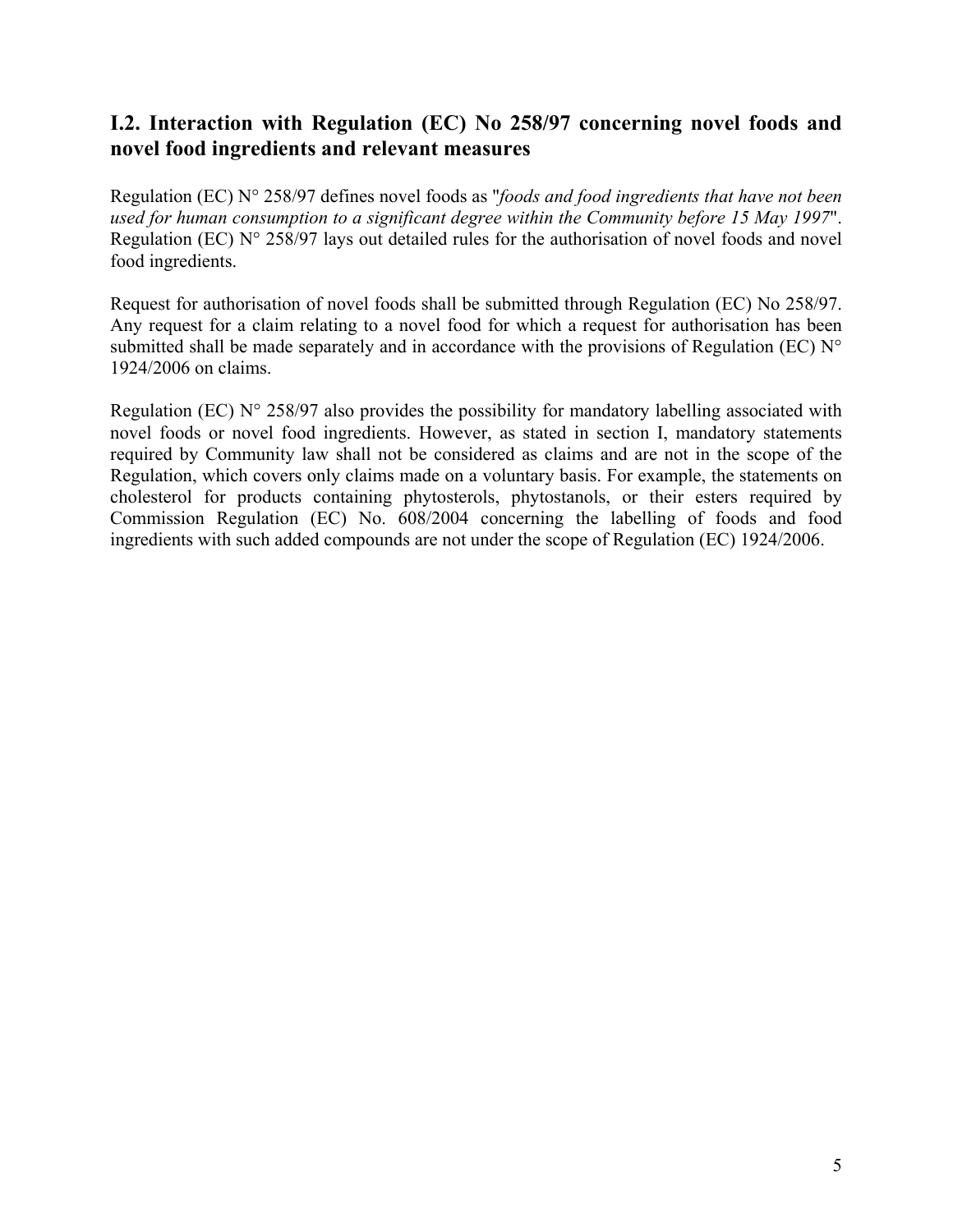# **II. COMPARATIVE CLAIMS**

Nutrition claims are only permitted if they are listed in the Annex to Regulation (EC) No 1924/2006 (Article 8, paragraph 1).

# **II.1. Provisions of the Regulation**

Comparative claims are governed by Article 9 of the Regulation**.** 

*1. Without prejudice to Directive 84/450/EEC, a comparison may only be made between foods of the same category, taking into consideration a range of foods of that category. The difference in the quantity of a nutrient and/or the energy value shall be stated and the comparison shall relate to the same quantity of food.* 

*2. Comparative nutrition claims shall compare the composition of the food in question with a range of foods of the same category, which do not have a composition which allows them to bear a claim, including foods of other brands.* 

Recital 21 explains that "*for comparative claims it is necessary that the products being compared be clearly identified to the final consumer*."

The only comparative claims listed in the annex are the following: "*increased [name of the nutrient]*", "*reduced [name of the nutrient]*", "*energy reduced*" and "*light*", for which specific conditions are given in the Annex to the Regulation:

*INCREASED [NAME OF THE NUTRIENT]* 

*A claim stating that the content in one or more nutrients, other than vitamins and minerals, has been increased, and any claim likely to have the same meaning for the consumer, may only be made where the product meets the conditions for the claim "source of" and the increase in content is at least 30 % compared to a similar product.*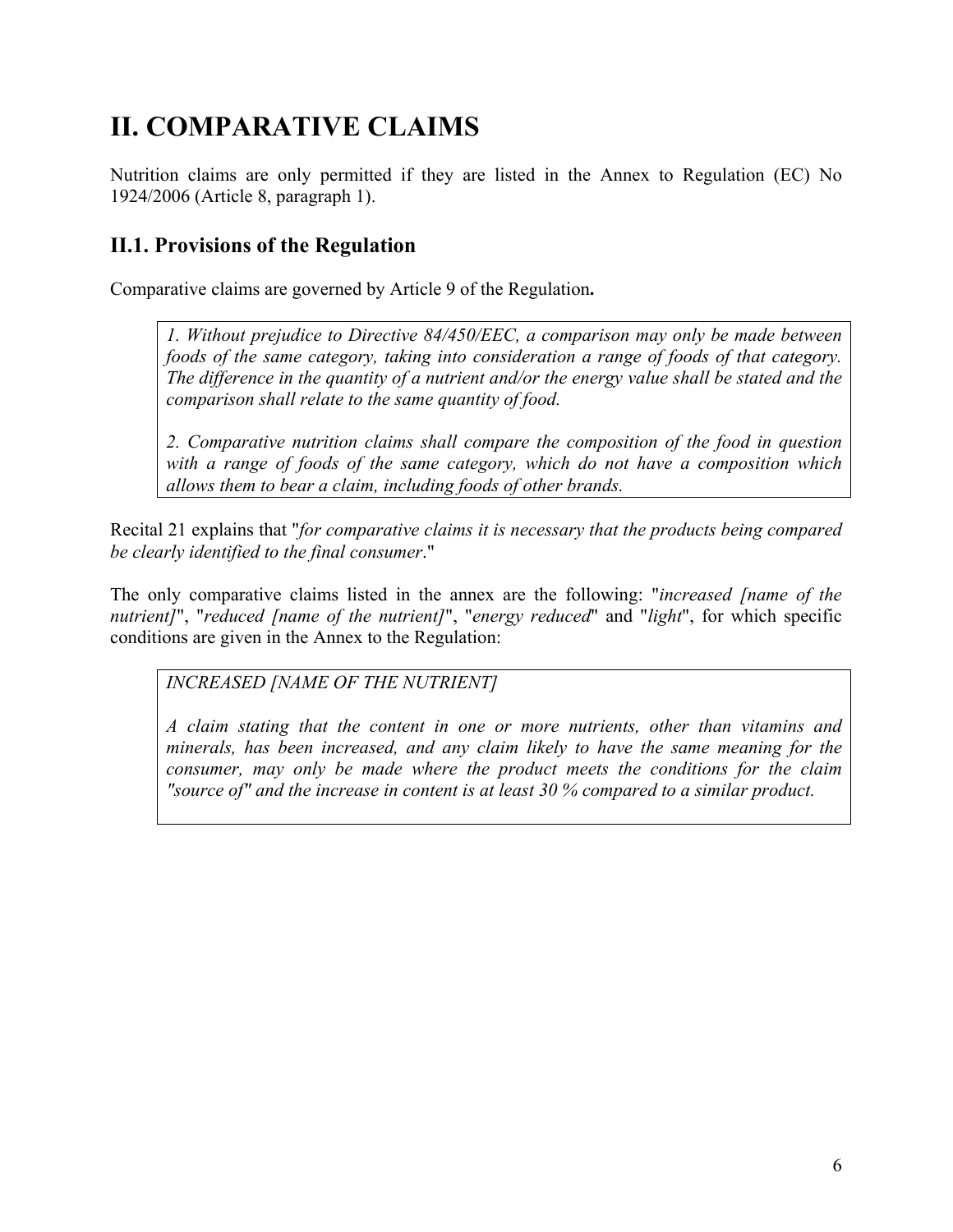*REDUCED [NAME OF THE NUTRIENT]* 

*A claim stating that the content in one or more nutrients has been reduced, and any claim likely to have the same meaning for the consumer, may only be made where the reduction in content is at least 30 % compared to a similar product, except for micronutrients, where a 10 % difference in the reference values as set in Directive 90/496/EEC shall be acceptable, and for sodium, or the equivalent value for salt, where a 25 % difference shall be acceptable.* 

*ENERGY-REDUCED* 

*A claim that a food is energy-reduced, and any claim likely to have the same meaning for the consumer, may only be made where the energy value is reduced by at least 30 %, with an indication of the characteristic(s) which make(s) the food reduced in its total energy value.* 

*LIGHT/LITE* 

*A claim stating that a product is "light" or "lite", and any claim likely to have the same meaning for the consumer, shall follow the same conditions as those set for the term "reduced"; the claim shall also be accompanied by an indication of the characteristic(s) which make(s) the food "light" or "lite"*.

# **II.2. Guidance for the use of comparative claims**

Comparative claims are nutrition claims.

It should be noted that the claims "as much as" or any claim having the same meaning are not considered to be comparative claims as Article 9 specifies that a comparative claim should indicate the **difference** in the quantity of a nutrient or the energy value. Furthermore, the claim "as much as" is not in the Annex of the Regulation and is consequently not allowed.

The claim "super light" is also not included in the Annex and is consequently not allowed.

## **II.2.1. Food category**

Article 9, paragraph 1, limits the use of comparative claims between foods of the same category, in order to avoid that the comparison is established between foods having different nutritional content (e. g. between milk and butter). However, the Regulation does not provide a definition of food categories.

Products being compared should therefore be foods belonging to a group of foods that are similar in terms of nutritional content.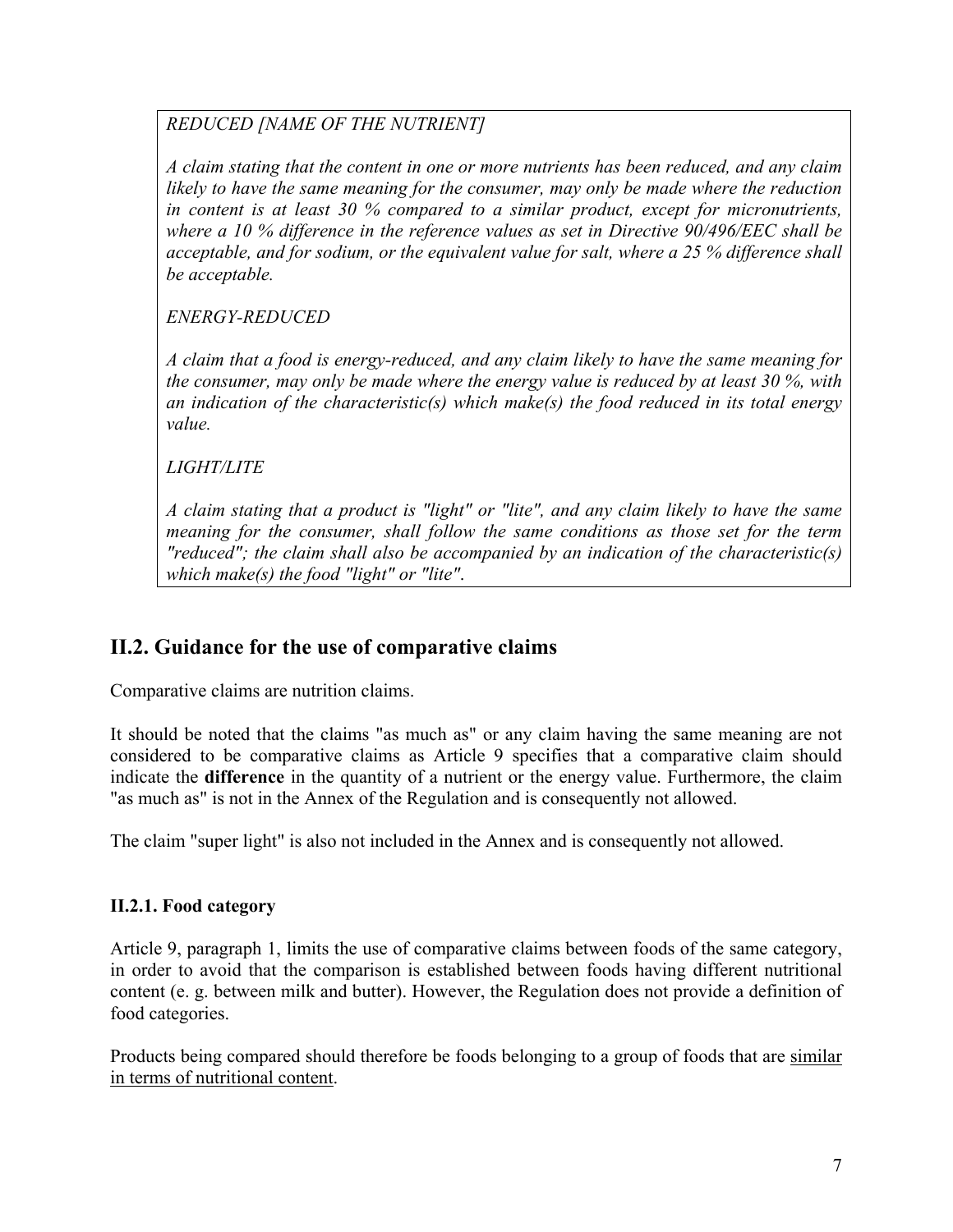Certain food groups are too broad to be considered as food categories for the application of this provision, and certain comparisons could be misleading. For example, a "dairy products" food category would be too large and would allow for inappropriate comparison of fat content of cheese with fat content of milk. Therefore, in that example, only food categories such as "milks" or "cheeses" should be considered as "categories" for the application of this provision.

Food similar in terms of overall nutritional content can also be alternatives of consumption, such as margarine and butter, which are both fatty products. Therefore, the notion of food category should also take account of the occasion of consumption and/or the purpose of the consumption. Consumers may be interested in the comparison of certain products and their alternatives. In those cases, in order not to mislead the consumer, taking into account the explanation provided in Recital 21 of the Regulation, Article 3 would require the reference product to be explicitly mentioned.

## **II.2.2. Reference product**

Paragraph 2 of Article 9 specifies that a range of foods of the same category should be taken into account, including foods of other brands, for the comparison. This is to avoid a situation where a comparison with a single product may mislead the consumer because the single product may not be representative of that category of products. For example a food company could take as a reference product a product, which has a higher energy content than the average product in that food category. The light version could have 30% less energy of such reference product, but the comparison could be misleading, as the latter would not be representative of the products of that category on the market.

Provided that it is thus representative of the products of its category, a specific branded product may be used as a term for comparison. In other words, if a specific branded product has a composition which is representative of the market, the name of the product itself can provide the reference for comparison when it is followed by the claim "light". For example, "X light", when X is the standard product, provides the information on the reference product.

## **II.2.3. Significant comparison**

Based on Article 9, paragraph 2, and in order not to mislead the consumer, it will not be possible for operators to make a "reduced" claim where the 30% reduction is achieved, but the difference between the standard and the light version would not have any significance for the overall intake of the nutrient in question. For example, it will not be possible to make a "reduced fat" claim on bread. For similar reasons of significant quantity, the conditions governing the claim "*increased [name of the nutrient]*" are that the food bearing the claim "*increased [name of the nutrient]*" should meet the conditions for the claim "*source of*".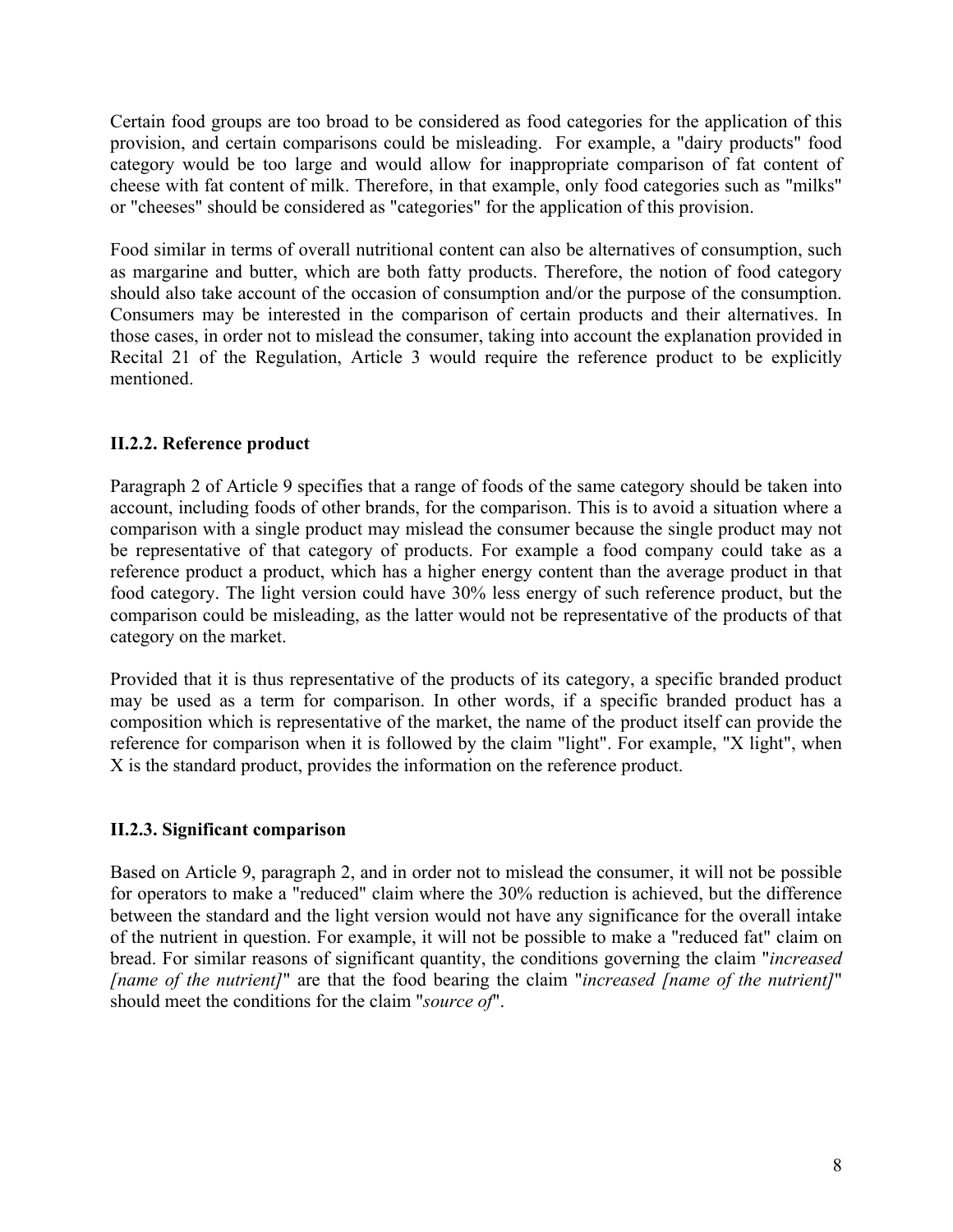#### **II.2.4. Indication of the difference in the quantity of a nutrient and/or the energy value**

Article 9 requires the indication of the difference in the quantity of a nutrient and/or the energy value. The difference can be expressed with a percentage or with an absolute value.

When the claim "*light*" or "*energy reduced*" is used, the characteristic(s) which make(s) the food "*light*" or "*energy reduced*" must be indicated. A single indication can fulfil the requirements of both article 9 and the conditions for using the "*light*" or "*energy reduced*" claim. For example, a label stating "light - 50% less sugars".

When the nutrient is removed from the composition of the product, this indication can be provided by a claim referring to this absence of nutrient. For example "light – no sugars".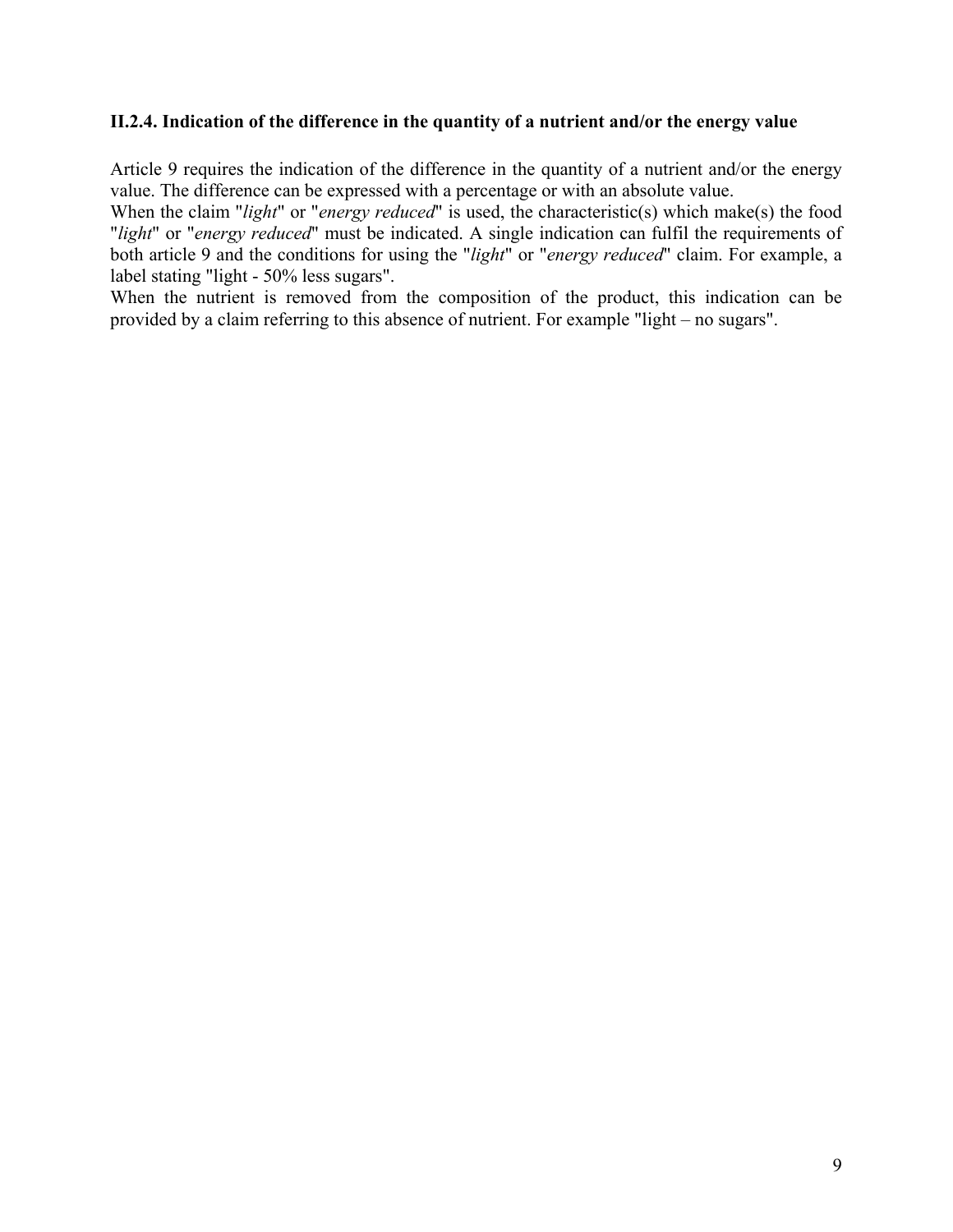# **III. CLASSIFICATION OF CLAIMS**

The following definitions are taken from article 2 of the Regulation.

*'Nutrition claim' means any claim which states, suggests or implies that a food has particular beneficial nutritional properties due to: (a) the energy (calorific value) it (i) provides; (ii) provides at a reduced or increased rate; or (iii) does not provide; and/or (b) the nutrients or other substances it (i) contains; (ii) contains in reduced or increased proportions; or (iii) does not contain. 'Health claim' means any claim that states, suggests or implies that a relationship exists between a food category, a food or one of its constituents and health.* 

*'Reduction of disease risk claim' means any health claim that states, suggests or implies that the consumption of a food category, a food or one of its constituents significantly reduces a risk factor in the development of a human disease.* 

# **III.1. Nutrition claims / health claims**

The first classification issue is related to the claim "*contains [name of the nutrient or other substance]*".

In accordance with the provisions of the Annex to the Regulation, the following conditions apply:

*CONTAINS [NAME OF THE NUTRIENT OR OTHER SUBSTANCE] A claim that a food contains a nutrient or another substance, for which specific conditions are not laid down in this Regulation, or any claim likely to have the same meaning for the consumer, may only be made where the product complies with all the applicable provisions of this Regulation, and in particular Article 5. For vitamins and minerals the conditions of the claim 'source of' shall apply.*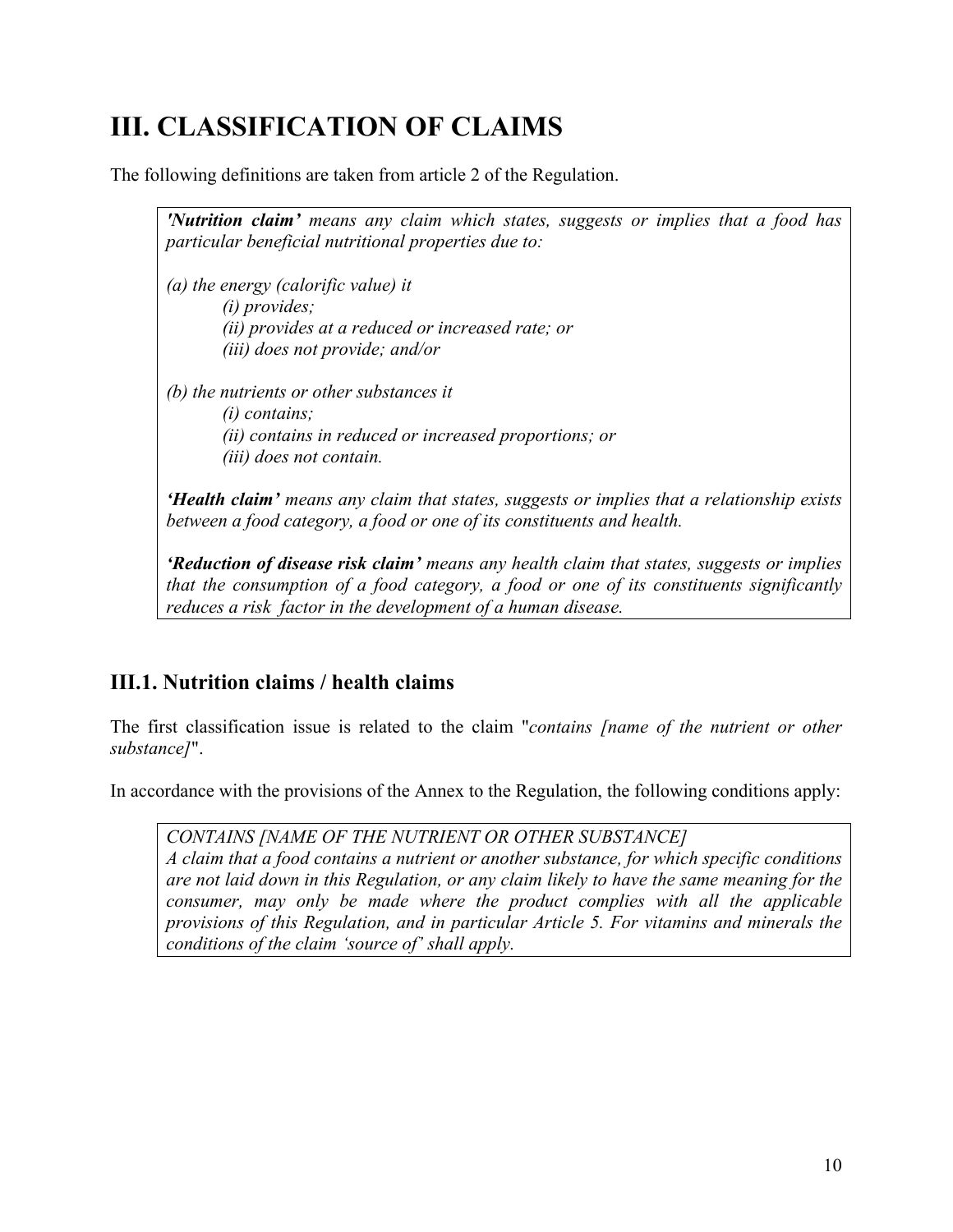Whilst claim "*contains*" is normally a nutrition claim, in some cases the use of the term "contains" in a claim refers to groups of substances with a specific functional effect. In such cases, the "*contains*" claims is a health claim and must be authorised accordingly.

The following examples aim at better explaining the difference between the two categories of claims using the term "*contains*":

**A claim is a nutrition claim** if in the naming of the substance or category of substances, there is only factual information;

Examples: "contains lycopene" ; "contains lutein"

**A claim is a health claim** if in the naming of the substance or category of substances, there is a description or indication of a functionality or an implied effect on health,

Examples: "contains antioxidants" (the function is an antioxidant effect); "contains probiotics/prebiotics" (the reference to probiotic/prebiotic implies a health benefit);

Equally, claims which refer to an indication of a functionality in the description of a nutrient or a substance (for instance as an adjective to the substance) should also be classified as a health claim.

Examples: "with prebiotic fibres" or "contains prebiotic fibres";

It should be noted that all claims are subject to the general principles laid down in Articles 3 and 5. In the case of the claim "contains", this means that the substance subject to the claim is present in a significant quantity and has been shown to have a beneficial nutritional or physiological effect. In addition, the use of health and nutrition claims triggers an obligation to provide nutritional information pursuant to Directive 90/496/EEC in accordance with Article 7 of the Regulation.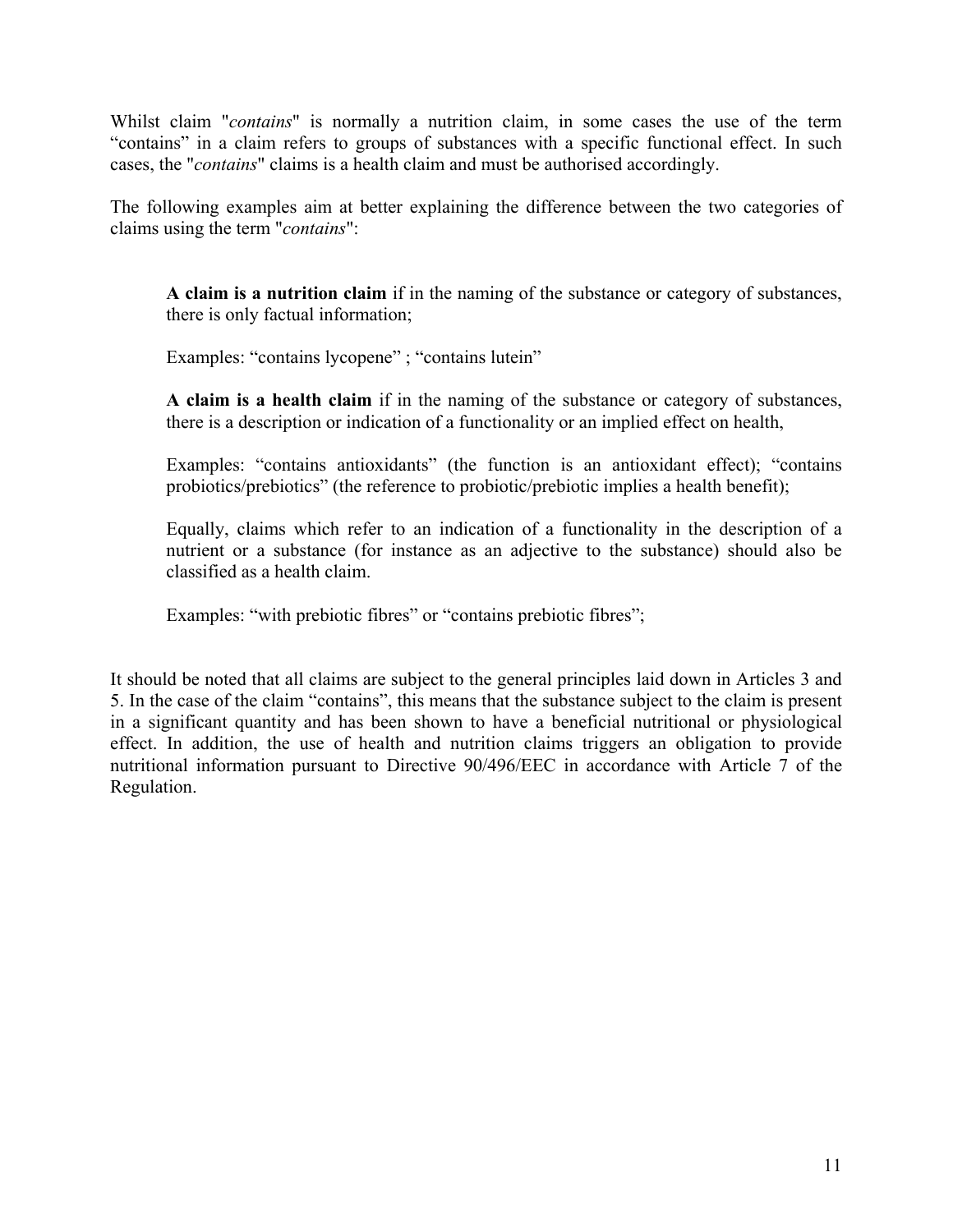## **III.2. Health claims classification**

The Regulation provides the following definition for health claims:

*'Health claim' means any claim that states, suggests or implies that a relationship exists between a food category, a food or one of its constituents and health.* 

The Regulation distinguishes between different types of health claims and provides different procedures to be followed for evaluation and authorisation:

**"Article 13 claims"** are health claims describing or referring to:

(a) the role of a nutrient or other substance in growth, development and the functions of the body; or

(b) psychological and behavioural functions; or

(c) without prejudice to Directive 96/8/EC, slimming or weight control or a reduction in the sense of hunger or an increase in the sense of satiety or to the reduction of the available energy from the diet.

They are hereafter referred to as "function claims".

On the basis of the national lists Member States have to provide by 31 January 2008, the Commission will consult EFSA and adopt a Community list of permitted claims by 31 January 2010 at the latest.

Claims based on newly developed scientific evidence and/or which include a request for the protection of proprietary data are subject to the authorisation procedure laid down in Article 18. From 1 February 2008 Member States can send valid applications to EFSA for the scientific assessment\* in accordance with Article 18 (3).

## **"Article 14 claims"** are

1

- Claims referring to children's development and health,
- Reduction of disease risk claims,

Health claims referring to the reduction of disease risk claims or to children's development and health: applications can be submitted from 1 July 2007, date of application of the Regulation<sup>\*</sup>.

\* Applications shall follow EFSA guidelines in "Opinion of the Panel on dietetic products, nutrition and allergies (NDA) on a request from the Commission related to scientific and technical guidance for the preparation and presentation of the application for authorisation of a health claim"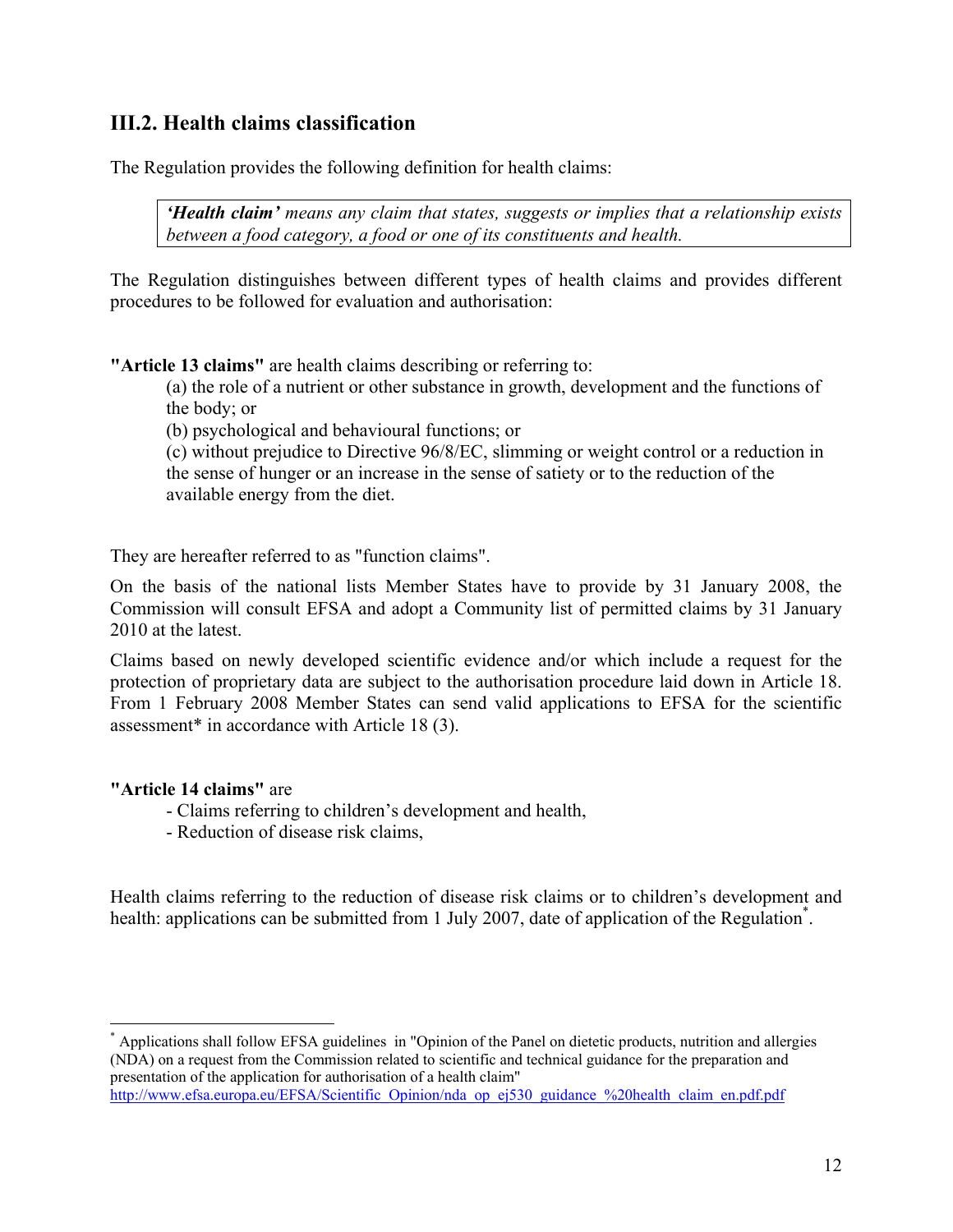## **III.2.1 Borderline cases between "function claims" and "reduction of disease risk claims"**

The Regulation provides the following definition:

*'Reduction of disease risk claim' means any health claim that states, suggests or implies that the consumption of a food category, a food or one of its constituents significantly reduces a risk factor in the development of a human disease.* 

When the claim mentions a disease risk factor generally recognised by scientific evidence, it should be considered as an Article 14 claim only when a reduction of this risk factor is stated, suggested or implied. Other cases are to be considered as "function claims" i. e. as claims following in one of the categories listed in Article 13 of the Regulation.

The following table summarizes the criteria for making the distinction in cases where disease risk factors are mentioned:

| The claim refers to:                                                                        | <b>Classification</b> |
|---------------------------------------------------------------------------------------------|-----------------------|
| - a normal function of the body                                                             | Article 13            |
| - a risk factor of a disease, without stating, suggesting<br>or implying its reduction      |                       |
| Example: maintains [naming normal vital function of<br>the body]                            |                       |
| - a reduction of a risk factor of a disease, with or<br>without mentioning the disease name | Article 14            |
| Example: lowers [naming risk factor]                                                        |                       |

## **III.2.2 Borderline between claims referring to children's development and health and other health claims**

Article 14 covers claims that refer to "*children's development and health*". The term "children", which is not defined in the Regulation, should be understood as reaching the end of the growth period. An indicative age limit of 18 years can be mentioned, but this indication does not intend to define children in the frame of the Regulation.

Community food law provides for the definition of infant and young children in Article 2 of Commission Directive 2006/141/EC on infant formulae and follow-on formulae, namely;

- "*infants*" means children under the age of 12 months;
- "*young children*" means children aged between one and three years;